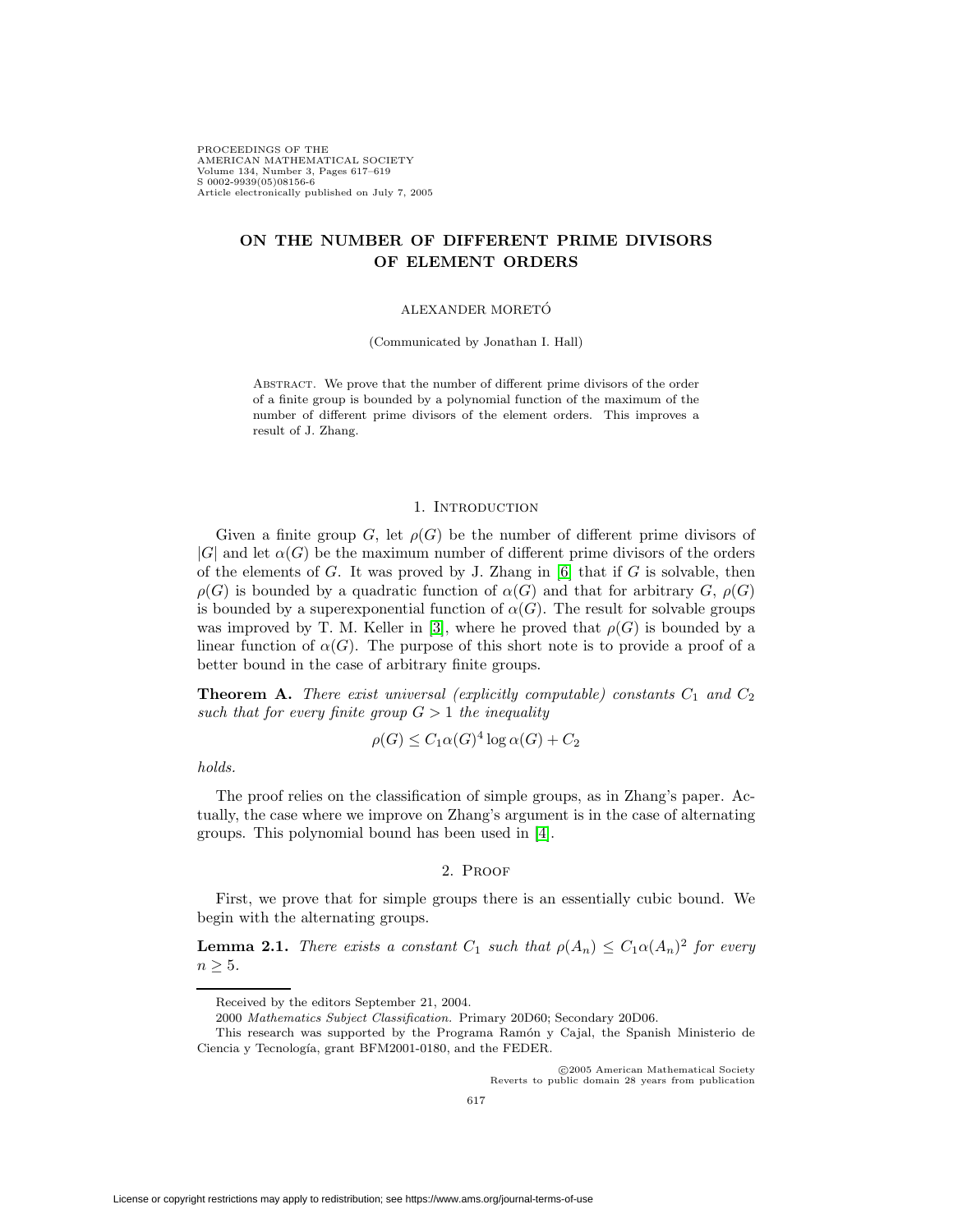*Proof.* Let  $p_i$  be the jth prime number. Let k be the maximum integer such that

$$
4 + \sum_{j=2}^{k} p_j \le n.
$$

It is clear that the elements of  $A_n$  that can be written as the product of two 2-cycles, one  $p_2$ -cycle, one  $p_3$ -cycle,..., one  $p_{k-1}$ -cycle and one  $p_k$ -cycle, with all these cycles pairwise disjoint, are divisible by  $\alpha(A_n) = k$  different primes. It follows from p. 190 of [\[5\]](#page-2-3), for instance, that  $p_j \le 10j \log j$ . Therefore

$$
\alpha(A_n) \ge \max\{l \mid 4 + 10 \sum_{j=2}^{l} j \log j \le n\} \ge \max\{l \mid 4 + 10l^2 \log l \le n\} = t.
$$

In particular, we have that  $n < 4 + 10(t + 1)^2 \log(t + 1)$ . By p. 160 of [\[5\]](#page-2-3), for instance, we have that  $\rho(A_n)$  is bounded by a quadratic function of t. The result follows.  $\Box$ 

All the inequalities that appear in this proof have reversed inequalities of the same order of magnitude. This implies that there exists a constant  $K_1$  such that  $\rho(A_n) \geq K_1 \alpha(A_n)^2$  for every  $n \geq 5$ .

Next, we consider the simple groups of Lie type.

<span id="page-1-0"></span>**Lemma 2.2.** There exists a constant  $C_2$  such that  $\rho(G) \leq C_2 \alpha(G)^3 \log \alpha(G)$  whenever G is a simple group of Lie type.

Proof. It suffices to argue as in the proof of Lemma 5 of [\[6\]](#page-2-0), using the proof of Lemma [2.1](#page-0-0) instead of the proof of Lemma 4 of [\[6\]](#page-2-0).  $\Box$ 

Now, we are ready to prove Theorem A.

*Proof of Theorem A.* We know by [\[3\]](#page-2-1) that there exists  $n_0 > 1$  such that if H is solvable and  $\alpha(H) \geq n_0$ , then  $\rho(H) < 5\alpha(H)$ . We consider groups G with  $\alpha(G) = k \geq$  $n_0$  and we want to prove that  $\rho(G) \leq Ck^4 \log k$ , where  $C = 10 \max\{C_1, C_2, C_3, 5\}$ and  $C_3$  is defined in such a way that  $\rho(G) \leq C_3 k^3$  whenever  $\alpha(G) = k \lt n_0$  or G is sporadic.

Let G be a minimal (nonsolvable) counterexample. We define the series  $1 =$  $S_0 \le R_1 < S_1 < R_2 < S_2 < \cdots < R_m < S_m \le R_{m+1} = G$  as follows:  $R_1$  is the largest normal solvable subgroup of G, and for any  $i \geq 1$ ,  $S_i/R_i$  is the socle of  $G/R_i$ and  $R_{i+1}/S_i$  is the largest normal solvable subgroup of  $G/S_i$ . Note that for  $i \geq 1$ ,  $S_i/R_i$  is a direct product of nonabelian simple groups.

We claim that  $m \leq 5k$ . In order to see this, we will first prove that there exists a prime divisor  $q_i$  of  $|S_i/R_i|$  that is coprime to  $|G/S_i||R_i|$  for  $i = 1, \ldots, m$ . This argument is due to Zhang [\[6\]](#page-2-0). Let P be a Sylow 2-subgroup of  $S_i$ . By the Frattini argument,  $G = S_i N_G(P)$ . Put  $T = R_i N_G(P)$ . Then T is a proper subgroup of G. If every prime divisor of  $|S_i/R_i|$  divides  $|G/S_i||R_i|$ , then we would have  $\rho(T) = \rho(G)$ . Since the theorem holds for  $T$ , it also holds for  $G$ . This contradiction implies that such  $q_i$  exists.

Now, let  $Q_m$  be a  $q_m$ -Sylow subgroup of G. We have that  $Q_m$  acts coprimely on  $R_m$  and using Glauberman's Lemma (Lemma 13.8 of [\[2\]](#page-2-4)), we deduce that there exists  $Q_{m-1} \in Syl_{q_{m-1}}(R_m)$  that is  $Q_m$ -invariant. Now, we consider the action of